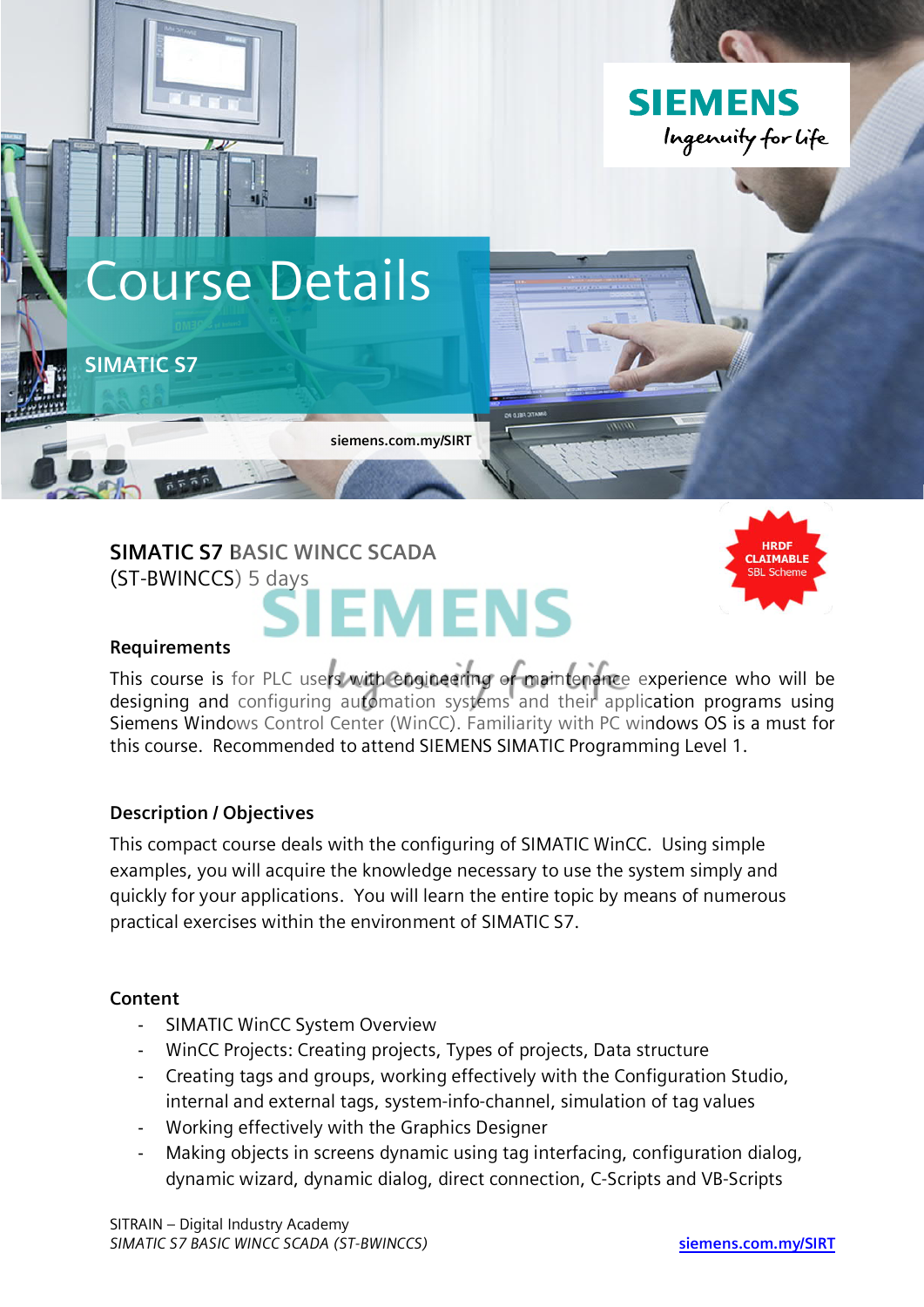

- User Administrator
- Tag Logging and Alarm Logging
- Data archiving and report designer
- Report Designer for reporting (introduce)

# **Target Group**

Programmers, Project Managers

## **Contact Information**

## **SIEMENS MALAYSIA SDN. BHD. (93008-X) HRDF Training Provider ID: 13213/82**

Digital Industries, SITRAIN Training Room, Level 15-1, CP Tower, No. 11, Jalan 16/11, Pusat Dagang Seksyen 16, 46350 Petaling Jaya, Selangor.

| Helpdesk: | 1800 808 8888                              |
|-----------|--------------------------------------------|
| E-mail:   | industry.my@siemens.com                    |
| e-Pass:   | https://siemens.asia/e-pass_v2/ASEAN/main/ |
| Website:  | siemens.com.my/SIRT nuity for Life         |

**Bank Details**

| <b>Bank Name:</b>               | Deutsche Bank (M) Bhd            |
|---------------------------------|----------------------------------|
| Bank Account Number: 0020768000 |                                  |
| <b>Bank Address:</b>            | 18th - 20th Floor, Menara IMC 8, |
|                                 | Jalan Sultan Ismail,             |
|                                 | 50250, Kuala Lumpur              |
| <b>Bank Swift Code:</b>         | <b>DEUTMYKLXXX</b>               |